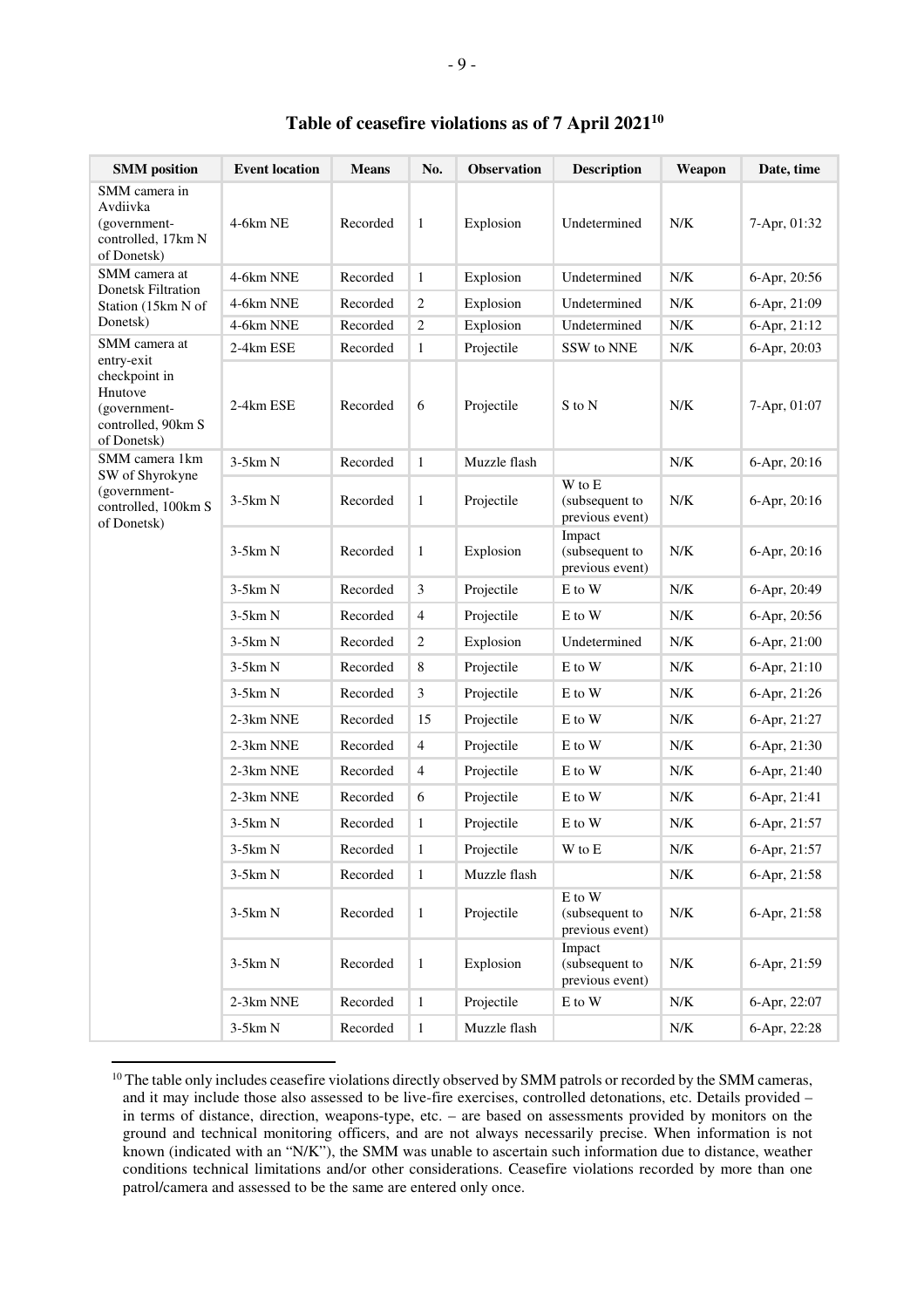|                                                                                                         | $3-5km N$ | Recorded | $\mathbf{1}$     | Projectile | E to W<br>(subsequent to<br>previous event) | N/K | 6-Apr, 22:28           |
|---------------------------------------------------------------------------------------------------------|-----------|----------|------------------|------------|---------------------------------------------|-----|------------------------|
|                                                                                                         | $3-5km N$ | Recorded | $\mathbf{1}$     | Explosion  | Impact<br>(subsequent to<br>previous event) | N/K | 6-Apr, 22:28           |
|                                                                                                         | $3-5km N$ | Recorded | $\mathbf{1}$     | Explosion  | Undetermined                                | N/K | 6-Apr, 22:30           |
|                                                                                                         | $3-5km N$ | Recorded | 4                | Projectile | E to W                                      | N/K | 6-Apr, 22:36           |
|                                                                                                         | $3-5km N$ | Recorded | $\mathbf{1}$     | Projectile | E to W                                      | N/K | 6-Apr, 22:50           |
|                                                                                                         | $3-5km N$ | Recorded | 8                | Projectile | E to W                                      | N/K | 6-Apr, 23:15           |
|                                                                                                         | $3-5km N$ | Recorded | $\mathbf{1}$     | Explosion  | Undetermined                                | N/K | 6-Apr, 23:15           |
|                                                                                                         | $3-5km N$ | Recorded | $\overline{c}$   | Projectile | E to W                                      | N/K | 6-Apr, 23:16           |
|                                                                                                         | $3-5km N$ | Recorded | $\mathbf{1}$     | Explosion  | Undetermined                                | N/K | 6-Apr, 23:16           |
|                                                                                                         | $3-5km N$ | Recorded | $\mathbf{1}$     | Explosion  | Undetermined                                | N/K | 6-Apr, 23:19           |
|                                                                                                         | $3-5km N$ | Recorded | $\mathbf{1}$     | Projectile | W to E                                      | N/K | 6-Apr, 23:24           |
|                                                                                                         | $3-5km N$ | Recorded | $\overline{c}$   | Projectile | W to E                                      | N/K | 6-Apr, 23:30           |
|                                                                                                         | $3-5km N$ | Recorded | $\overline{c}$   | Projectile | E to W                                      | N/K | 6-Apr, 23:37           |
|                                                                                                         | $3-5km N$ | Recorded | $\overline{c}$   | Projectile | W to E                                      | N/K | 7-Apr, 01:53           |
|                                                                                                         | $3-5km N$ | Recorded | $\mathbf{1}$     | Projectile | W to E                                      | N/K | 7-Apr, 02:54           |
|                                                                                                         | 2-3km NNE | Recorded | $\mathbf{1}$     | Projectile | E to W                                      | N/K | 7-Apr, 04:19           |
| Railway station in<br>Yasynuvata (non-<br>government-<br>controlled, 16km<br>NE of Donetsk)             | 3-5km SW  | Heard    | $\mathbf{1}$     | Explosion  | Undetermined                                | N/K | 7-Apr, 11:57           |
| Tavrycheske (non-<br>government-<br>controlled, 76km S<br>of Donetsk)                                   | 6-7km SSW | Heard    | 6                | Explosion  | Undetermined                                | N/K | 7-Apr, 14:22-<br>14:29 |
| Khreshchatytske<br>(formerly<br>Krasnoarmiiske,<br>non-government-<br>controlled, 51km S<br>of Donetsk) | $3-5km S$ | Heard    | 3                | Explosion  | Undetermined                                | N/K | 7-Apr, 13:30-<br>13:35 |
| About 500m NE of<br>Vesele (non-<br>government-<br>controlled, 9km NW<br>of Donetsk)                    | 4-7km NE  | Heard    | $\mathbf{1}$     | Explosion  | Undetermined                                | N/K | 7-Apr, 10:05           |
| Chermalyk<br>(government-<br>controlled, 77km S<br>of Donetsk)                                          | 3-4km SSE | Heard    | $\boldsymbol{2}$ | Explosion  | Undetermined                                | N/K | 7-Apr, 10:43-<br>10:46 |
| Hranitne<br>(government-<br>controlled, 60km S<br>of Donetsk)                                           | 5-7km E   | Heard    | 1                | Explosion  | Undetermined                                | N/K | 7-Apr, 11:53           |
| Kalynove (non-<br>government-<br>controlled, 60km W<br>of Luhansk)                                      | 2-3km SE  | Heard    | $\mathbf{1}$     | Explosion  | Impact                                      | N/K | 7-Apr, 10:44           |
| About 3km N of<br>Pervomaisk (non-<br>government-<br>controlled, 58km W<br>of Luhansk)                  | 5-8km SSE | Heard    | $\mathbf{1}$     | Explosion  | Undetermined                                | N/K | 7-Apr, 10:45           |